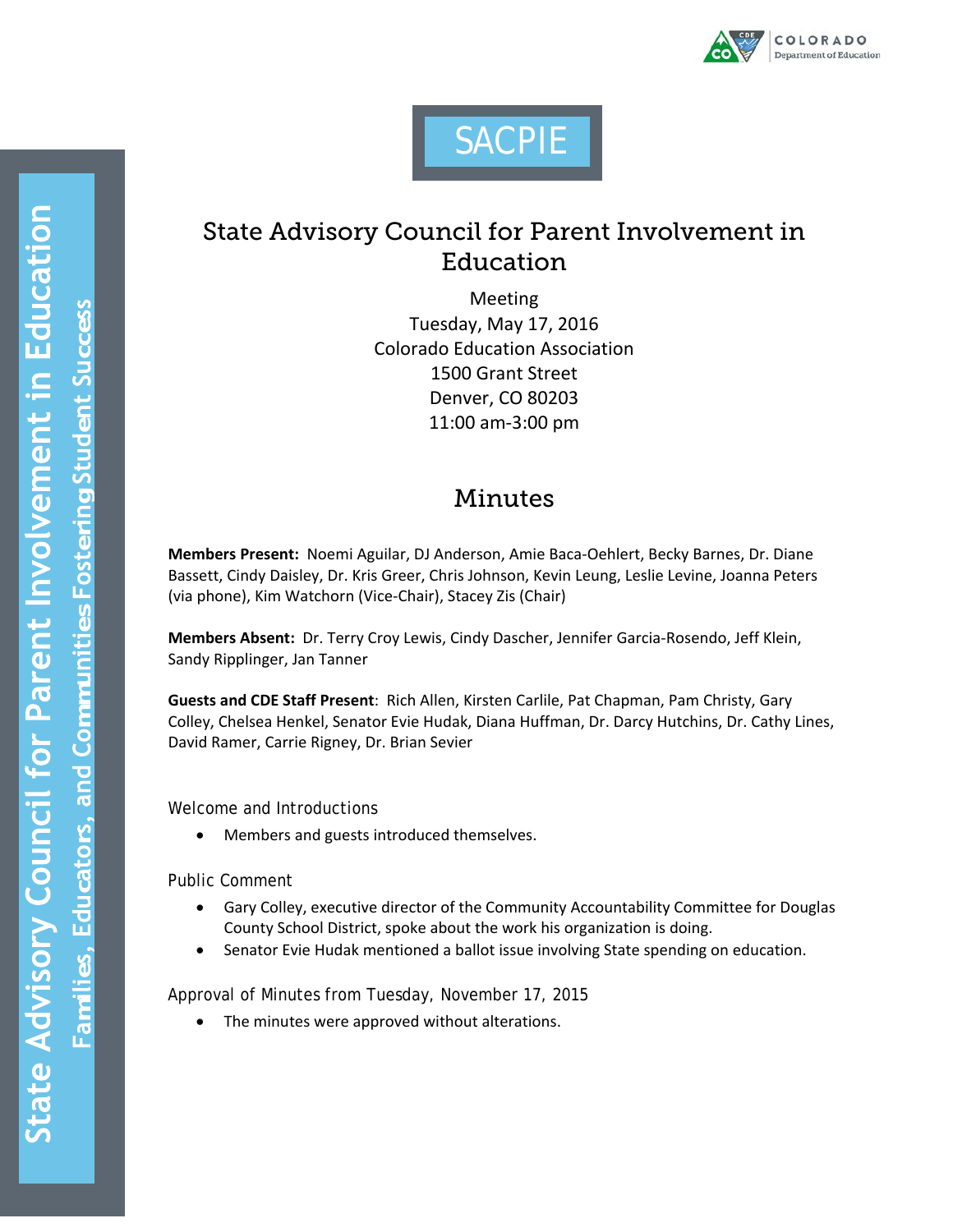

Every Student Succeeds Act Overview – Pat Chapman, Executive Director, Federal Programs Unit, CDE

- CDE is conducting an Every Student Succeeds Act (ESSA) listening tour around the state, noting ideas, recommendations and concerns.
- Key provisions of the law standards, assessment and accountability.
- Replaces the No Child Left Behind Act.
- Won't be fully implemented until the 2017-2018 academic year.
- Must have challenging statewide standards in math, reading or language arts, and science.
- Assessments must be aligned to the standards.
- 95% of students must participate in the assessments annually.
- Colorado's current standards meet the federal requirements.
- Family involvement could be added as a non-academic indicator.
- Must identify the lowest performing 5% of Title I schools Colorado already has a system in place.
- In an effort to gain additional feedback, at the end of the tour CDE will compile a report to present to everyone who attended one of the sessions.

CDE Update and SACPIE Spotlight – Dr. Darcy Hutchins, Director of Family Partnerships, CDE

- Dr. Hutchins posed three questions for small group discussion:
	- o How were your parents involved in your education?
	- o How are you involved in your child's education?
	- o What are the similarities and differences?
- Partnerships should be genuine, meaningful and relevant.
- Very few states have a committee of SACPIE's equivalent.
- Dr. Hutchins shared her background in education.
- Partnership structures will be most useful to schools and to families if they are customized, comprehensive and continually improved to help meet important goals for students.
- Four Core Beliefs:
	- o All parents have dreams for their children and want the best for them.
	- o All parents have the capacity to support their children's learning.
	- o Parents and school staff should be equal partners.
	- o The responsibility for building partnerships between school and home rests primarily with school staff, especially school leaders.
- The Dual Capacity-Building Framework for Family-School Partnerships.

BrightBytes – Financial Transparency Public Website Portal – Parent Persona Development – Rich Allen, Product Manager and Carrie Rigney, Educational Research Partner

- In 2014, the Student Success Act (HB 14-1292) was passed; it includes funding to provide schoollevel financial reporting for clear financial transparency.
- BrightBytes was chosen to develop the financial transparency website which will:
	- o Provide financial information for every local education provider: district, school, charter school and Boards of Cooperative Service (BOCES).
	- o Be readable by a lay person with little or no financial background.
	- o Allow for school-by-school comparisons of financial information.
	- o Follow the standard Chart of Accounts.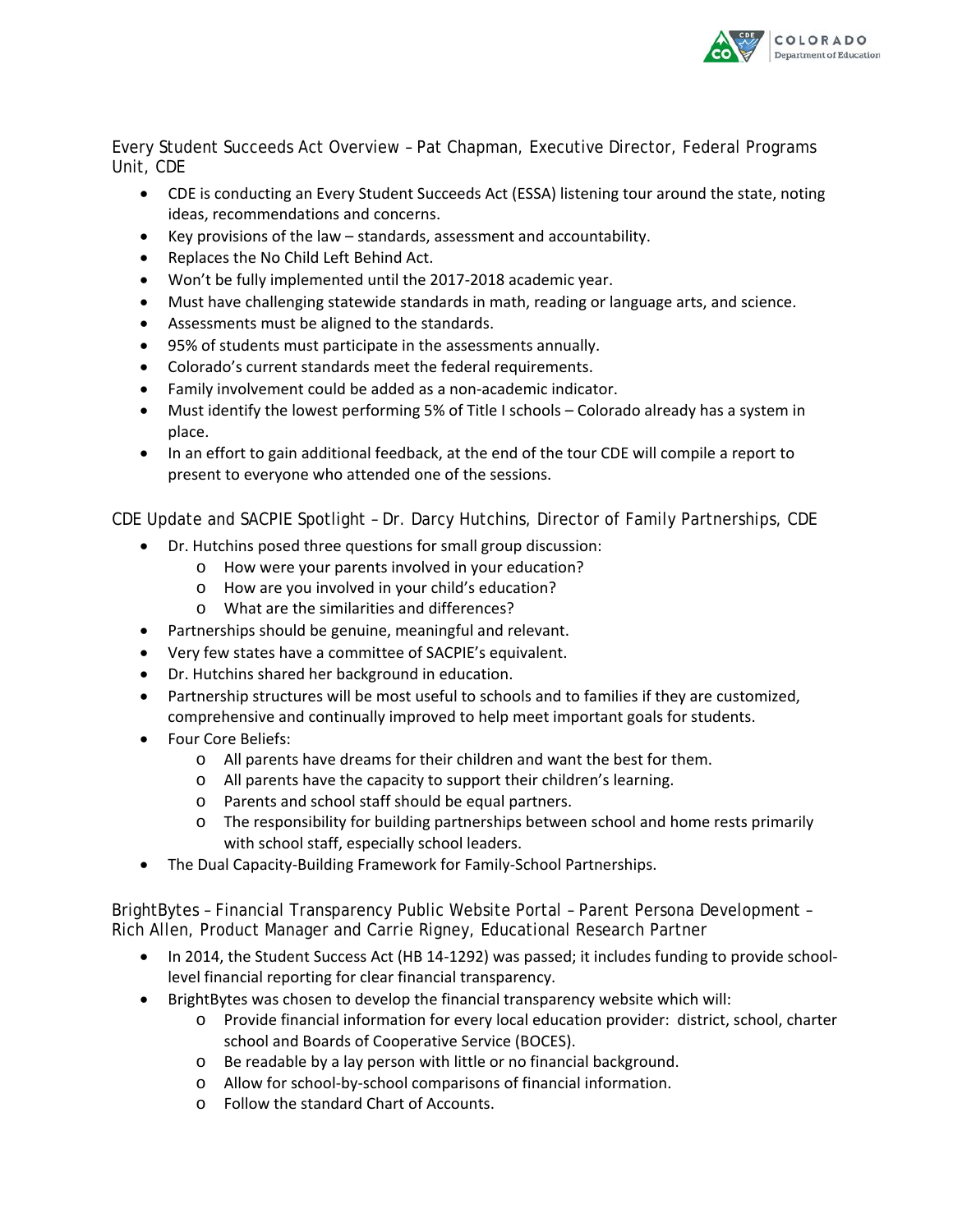

- Have been working with David Miller and Jennifer Okes from CDE's School Finance and Operations Division.
- Data are taken from each district's/BOCES' websites.
- Comparing schools may pose challenges due to districts using different accounting systems. This is part of the ongoing discussion.
- Rich and Carrie demonstrated a pilot version of the website.
- The site will go live to the public on July 1, 2017.
- SACPIE could assist in training School Accountability Committees (SACs) and District Accountability Committees (DACs).

#### Committee Report Out

• **Early Childhood** Noemi Aguilar, Co-Chair

> The committee is turning promising practices submissions into a poster for the *Family and School Partnership in Education Month* kick-off event. Senator Hudak mentioned the difficulty representing Early Childhood on a poster – a two-year-old doesn't have any connection to a school. The executive committee will discuss this issue at their next meeting.

#### • **Elementary**

Chris Johnson, Co-Chair

The committee is sharing the work SACPIE has done with elementary schools and is turning a promising practice into a tweet.

#### • **Secondary**

Joanna Peters, Co-Chair

The committee has been using each of the national standards to create letter templates. They don't have any promising practices, yet. They are working on tweets.

#### • **Higher Education**

Dr. Kris Greer and Kim Watchorn, Co-Chairs

The committee holds monthly conference calls and is working on several deliverables. Dr. Brian Sevier, Advisory member, presented to the Colorado Council of Deans of Education (CCODE); content included the partnership standards and a template distributed to CCODE members for collecting practices that have family/community engagement elements in educator preparation programs.

#### Adjournment

• Chair Zis adjourned the meeting.